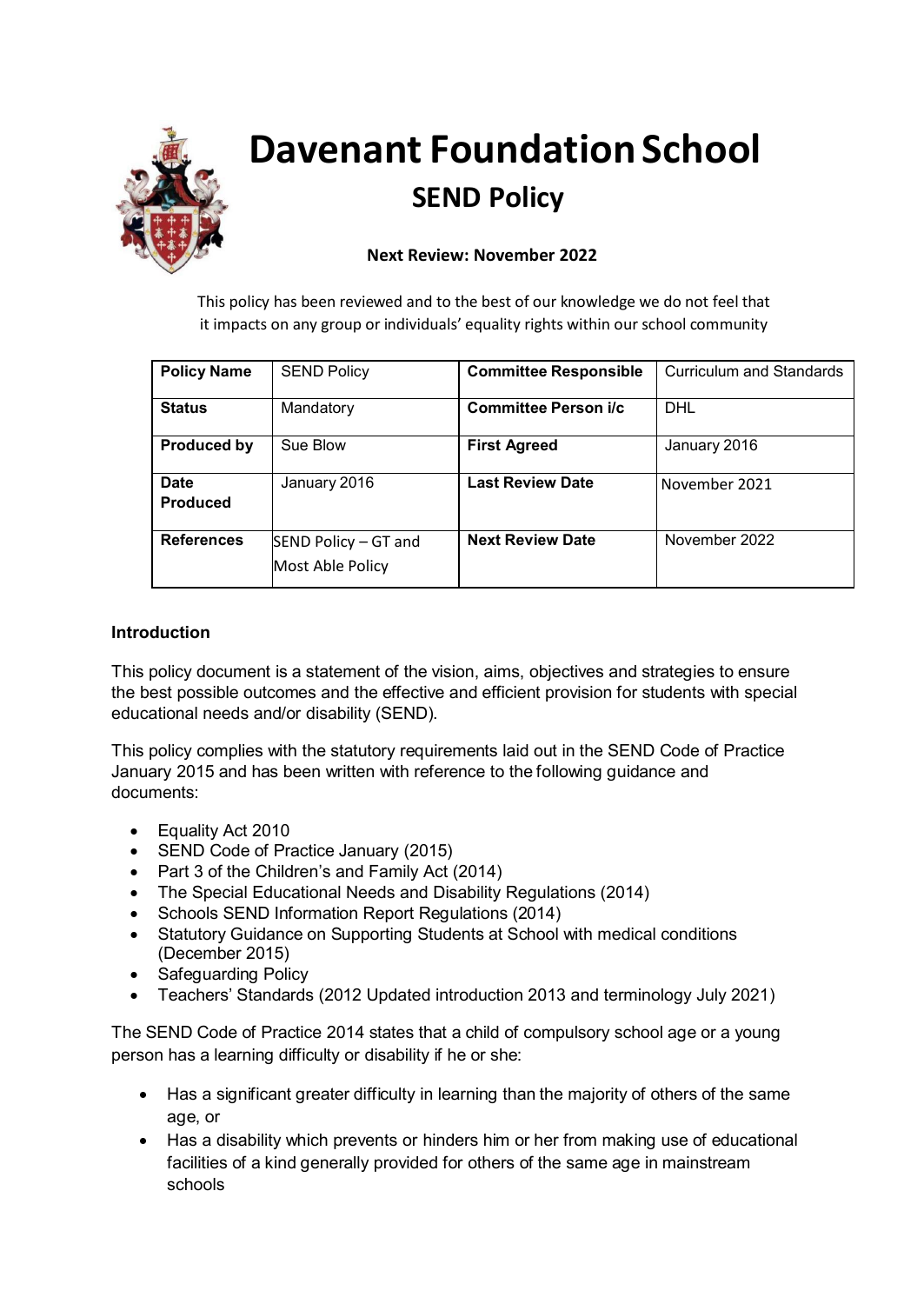The SEND Code of Practice 2015 describes four broad categories of needs, which are:

- Communication and Interaction
- Cognition and Learning
- Social, Emotional and Mental Health
- Sensory and/or Physical

#### **Vision and Values**

At Davenant, we seek to grow in and reflect the love of God in all aspects of our community, where all individuals, being nurtured in mind, body and spirit, will be prepared for their role in a changing world.

The school aims to provide an inclusive and nurturing approach with high quality adapted teaching which enables all students, including those with SEND, to achieve and make progress alongside their peers and to have the best possible experience of school life. All students, whatever their special educational needs, receive an appropriate educational provision through a broad and balanced curriculum that is relevant and demonstrates coherence and progression in learning.

The school will make reasonable adjustments to enable students with SEND to have equal opportunity to the full range of curriculum opportunities, including extra-curricular activities and school trips.

All staff have high expectations of all students, including those with SEND.

The school believes that the needs of all students who may have special educational needs, either throughout, or at any time during their school careers, must be addressed. All staff seek to remove barriers to learning and participation in all aspects of the school and are involved in responding to the needs of students with SEND.

The school strives to ensure there is no discrimination towards students with SEND and to ensure they are equally valued and treated with respect.

#### **Aims**

- 1. To raise the aspirations of and expectations for all students with SEND
- 2. To ensure that students with SEND have access to a broad and balanced curriculum, are given appropriate support, which will allow them to achieve the best possible outcomes
- 3. To promote a holistic and whole school approach within Student Services to the management and provision for special educational needs and disability
- 4. To ensure that these students are fully included in all activities and opportunities available within the school
- 5. To ensure that every teacher is a teacher of those with SEND
- 6. To involve students, parents/carers, staff and others in developing a partnership of support
- 7. To prepare students for life after school and adulthood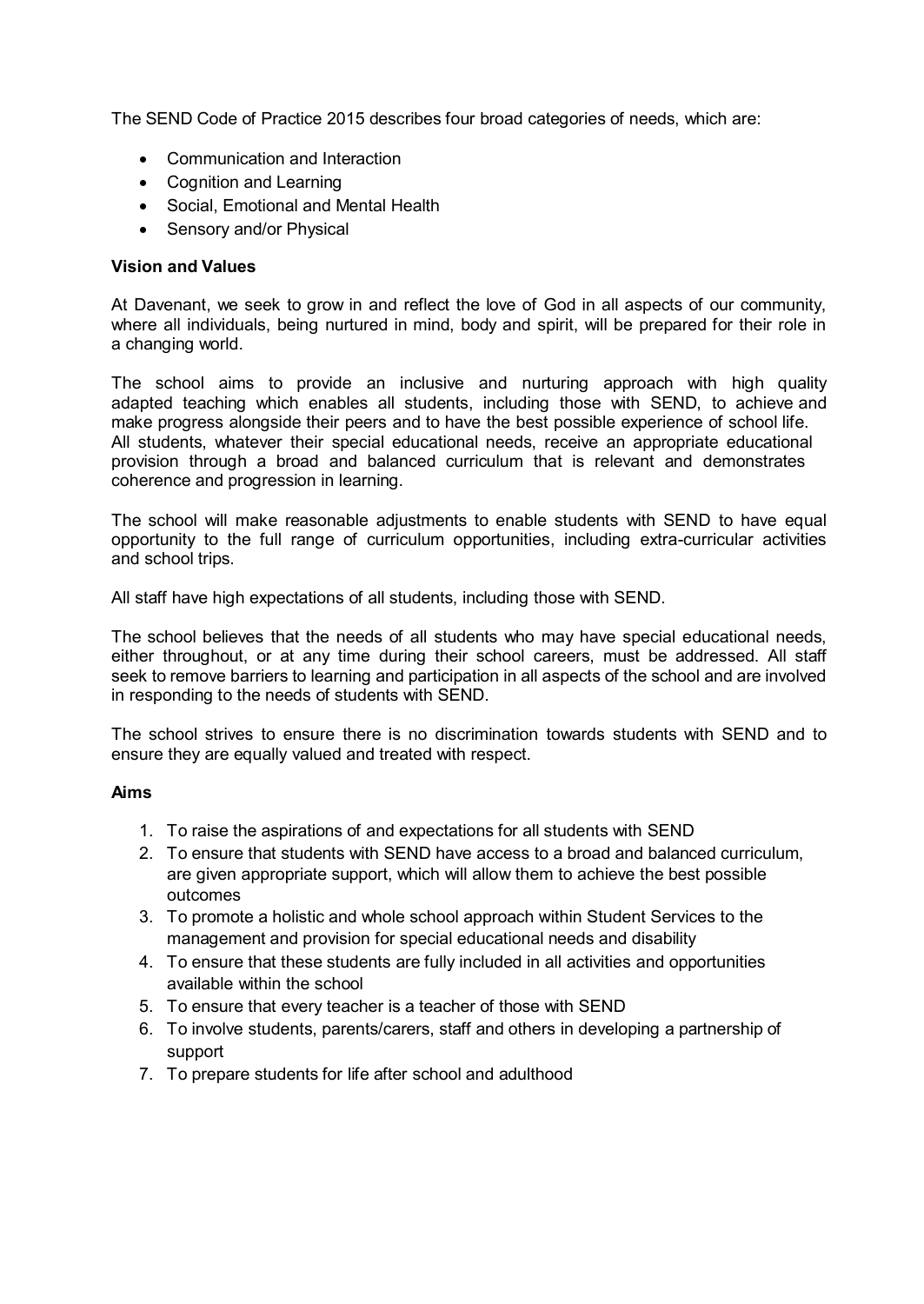# **Objectives**

- 1. To work within the guidance provided by the SEND Code of Practice 2015 and Local Authority guidelines
- 2. To identify at the earliest possible opportunity barriers to learning and participation for students with SEND
- 3. To provide support, advice and training for all staff on SEND
- 4. To monitor the attainment, progress and outcomes of students with SEND
- 5. To use a graduated response (Assess, Plan, Do Review) approach
- 6. To take into account the views of the young person and the parent/carer and use a person-centered approach
- 7. To promote effective collaboration and working with external professionals
- 8. To work with the governing body to enable them to fulfil their statutory duties

#### **Identification and Assessment**

There is a comprehensive transition process for those students joining the school in Year 7. The LA notifies the school about students who are transferring with Education Health and Care Plans (EHCP) in the spring of their Year 6. The SENCO and/or the Student Services Centre Manager will attend their Annual Review and relevant information is disseminated to staff before transfer. Additional information about Year 6 who are identified at SEN Support is gathered through transition information and dialogue with primary school staff and parent/carers.

In Year 7 or when a student joins the school identification of SEND is also investigated through the use of entry assessments such as CATs scores, KS2 levels, teacher assessment, observation, reading and spelling age assessments. This is used in addition to the information provided by primary schools, parents/carers and the student themselves to identify whether a young person may have SEND. The school recognises the need to take a holistic approach when identifying needs.

In Year 12 school files are requested for all new students. We ensure a smooth transition into our school for those students with SEND through the sharing of information, offering advice, strategies and support. Supporting evidence from a student's previous school or a professional's report is requested for further information and before making any application for access arrangements. This is supported by internal assessments such as Lucid Exact. Lucid assessments are undertaken by all students to minimise the possibility of missing a student with SEND.

Members of staff consult with the Learning Support department if they have concerns about a student, where high quality teaching and reasonable adjustments are not removing barriers to learning and adequate progress is not being made. Evidence for that concern must be produced, prior to any testing and/or intervention being undertaken. In some cases a referral will be made to a specialist professional for further assessment and advice.

A parent/carer may express a concern and information is gathered and a meeting arranged to plan next steps, if required.

At the end of Year 9 and for any student joining the school in Year 12 with SEND, or those highlighted by staff using the Teacher Feedback form, are screened for exam access arrangements. Parents are informed by email when access arrangements are approved by the Joint Council for Qualifications (JCQ).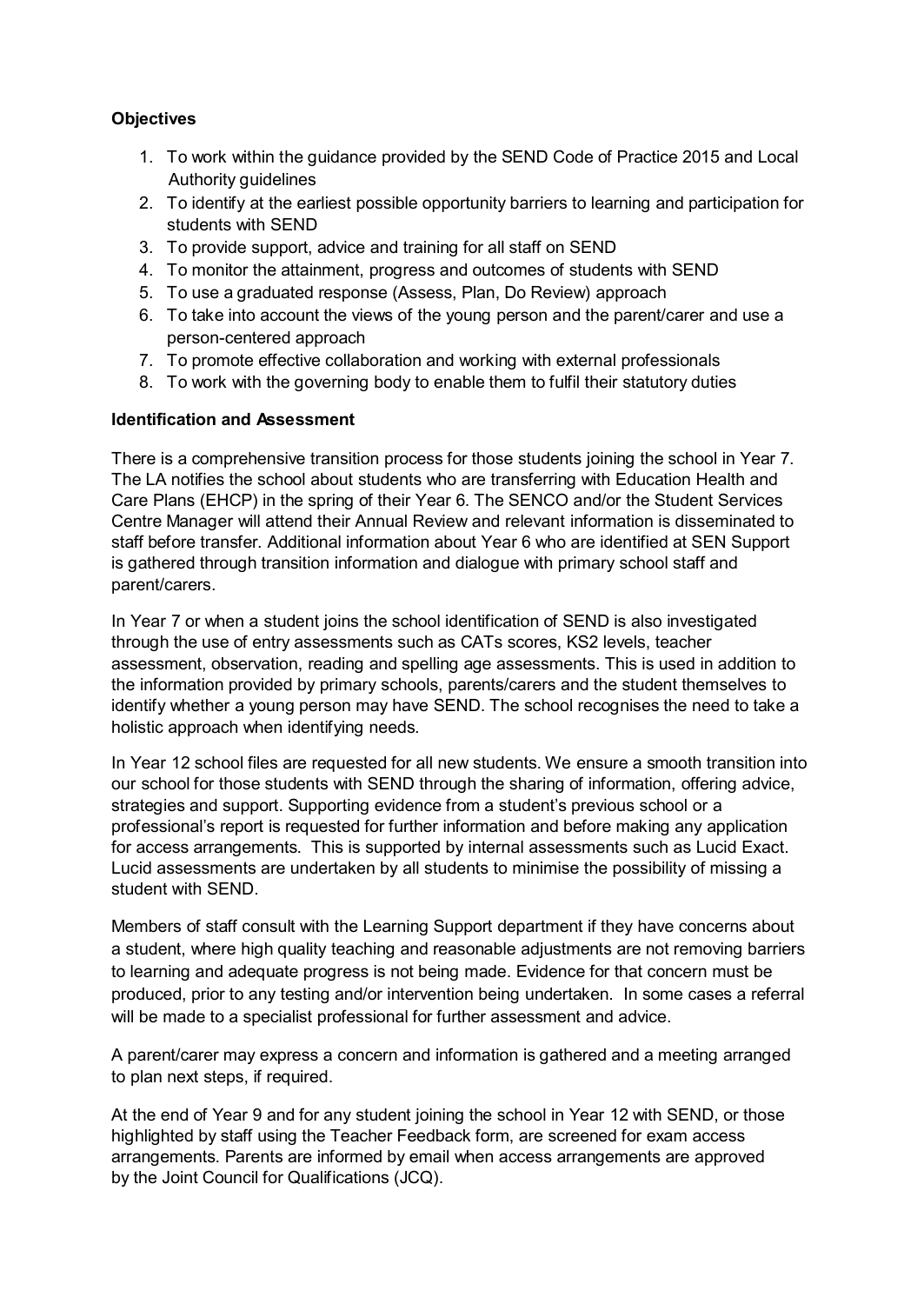The school has a robust system of tracking and monitoring for all students, including those with SEND, whereby attainment and progress data are analysed each term, at the end of year and Key Stage. Academic monitoring by Heads of Year and parent evenings take place for all students. Subject teachers also use assessment for learning to track learning and progress within lessons and from lesson to lesson. (See Assessment Policy)

The majority of students at Davenant learn and make progress through high quality inclusive teaching and learning. (See Teaching and Learning Policy) The identification of students with SEND during their time at Davenant usually starts with a concern, underpinned by evidence, about a student who, despite receiving high quality teaching and differentiated learning opportunities:

- Makes little or no progress even when teaching approaches are targeted particularly in a student's identified weakness
- Shows signs of difficulty acquiring literacy or maths skills that result in poor attainment in some curriculum areas
- Have significant physical, sensory, communication, social, emotional, mental health, cognition needs which require interventions/provision 'additional to' or 'different from' that normally provided for all students

When a student is identified as having special educational needs and/or a disability, their name is added to the Inclusion Register and parent/carers are informed.

The Deputy Head, Head of Student Services, SENCO and/or Student Services Centre Manager meet termly to review students who are of concern according to data and feedback.

In addition, the Learning Support Department holds regular person-centered review meetings, which include feedback from subject teachers. A one page plan (Student Services Plan – SSP) which includes a student profile with key data, an individual provision map and desired outcomes is generated and available to staff. A summary from these meetings is shared with staff through the student update.

A very small minority of students who have significant, complex and lifelong difficulties the school can make a referral to the LA for an assessment of their education, health and care needs. If agreed the LA will issue an Education, Health and Care Plan which sets out how these services will work together to meet the young person's needs towards identified outcomes

Students' names will be removed from the Inclusion Register when their progress is in line with local and national expectations and their support is no longer deemed necessary for them to continue to maintain their progress.

# **Provision**

The first step in responding to a student's identified SEND is through high quality teaching, which is adapted to meet the needs of the students within the class. To enable students with SEND to learn alongside their peers there is a range of in class support from subject specific teaching assistants. Teaching assistants are linked to departments and provide additional support for those students with the greatest needs within the classroom.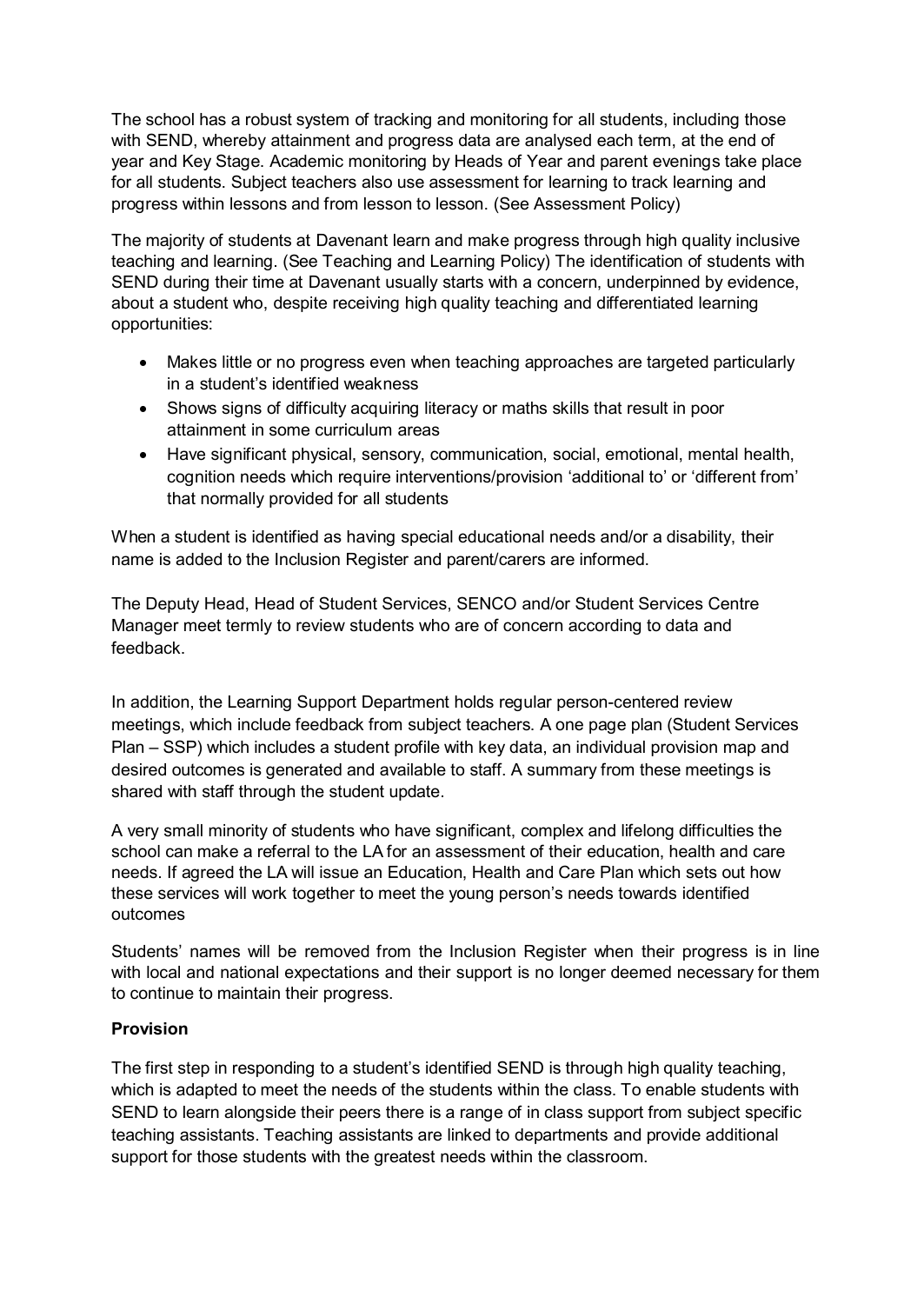The school also provides a range of individual and small group interventions to support the varying needs of students. Interventions include: Lexia and Arrow programmes for literacy, Maths with access to MyMaths, social skills (one to one or small group), Lego club, chess club, speech and language programmes, paired reading, mentoring and multisport club with access to Boccia and other organised events. Accelerated Reader is available to all students in Year 7 and those with reading difficulties in Years 8 and 9.

There is also access to social, emotional and mental health support from the Psychology Intervention Manager, Spark to Life mentoring and a Senior TA for mentoring. This is accessed through the student services referral process.

Students are able to use room 106 for support with homework or classwork. This room also provides a supervised quiet area for those students who have been issued with a 'time out' card. The department has a bank of chromebooks, which are lent out to students who have difficulty with extended writing.

Students with SEND will have an individual provision map which will identify the provision they have in each year of their schooling. Student provision, targets and outcomes are evaluated regularly and resources are deployed accordingly to ensure the best possible outcomes for all students with SEND.

#### **Roles and Responsibilities**

The school is committed to all students and this is demonstrated in the level of accountability and senior staff involvement. Teaching students with SEND is a whole school responsibility and the majority of students at Davenant Foundation School learn and progress through high quality and adapted teaching. Subject teachers are responsible for the progress of all the students in their classes.

The Head of Student Services and Senior SENCO is Mrs J Escott, the Assistant SENCO is Mrs S Blow and the Student Services Centre Manager is Mrs J Katsikas. The department's email address is [learningsupport@davenant.org](mailto:learningsupport@davenant.org)

The SEND link governor is David Prosser.

The designated Child Protection and Safeguarding Lead is Miss A Cooper.

All Teaching Assistants are linked to a department. The Senior Teaching Assistants

each have an area of specialism and between them organise and run interventions for

Literacy, Maths, Science and social, emotional and mental health needs.

#### **Supporting students at school with medical conditions**

Davenant Foundation School wishes to ensure that students with medical conditions receive appropriate care and support at school. The school manages any medical conditions of students in line with the guidance released by the Department for Education in December 2015. The school maintains a record of medical needs and where necessary a care plan is written. The school employs a qualified First Aider as the Medical Needs Supervisor. (See the Medical Needs Policy for further information)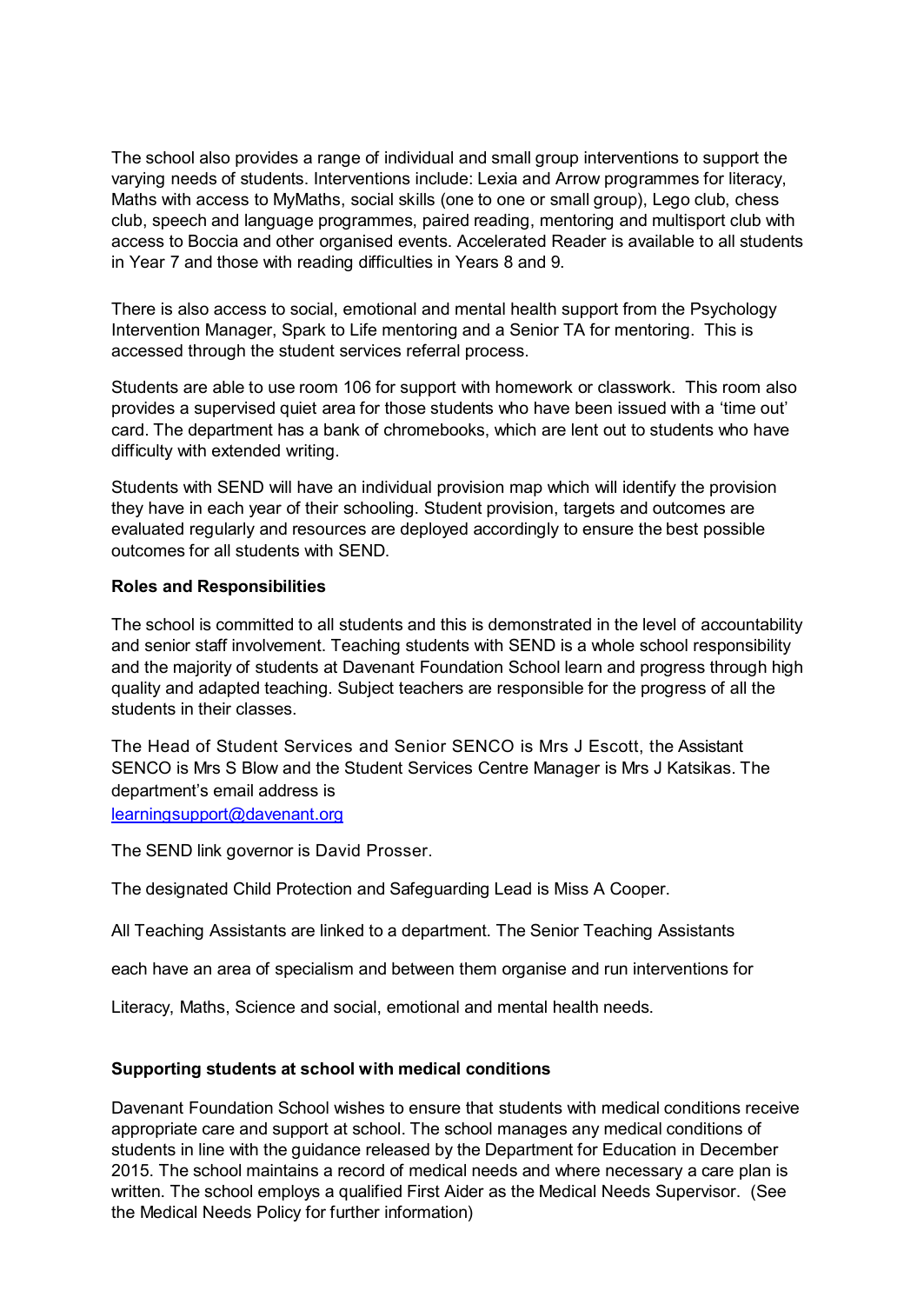# **Supporting Families**

The school aims to work in partnership with parents/carers. We do so by:

- Making parents and carers feel welcome
- Focusing on the young person's strengths as well as areas of need
- Allowing parents and carers opportunities to discuss ways in which they and the school can help their child
- Keeping parents/carers informed and giving support during assessment and any related decision-making process
- Making parents aware of the Local Offer published by the Local Authority and the SEND Information Report produced by the school.
- Encouraging parents and carers to inform the school of any difficulties they perceive their child may be having or other needs the child may have which need addressing

All parents/carers are welcome to attend 'Home- School Links' through which they can access further information and training on SEND.

## **Supporting Students**

We recognise that all students have the right to be involved in making decisions and exercising choice. We endeavour to fully involve students with SEND through personcentered reviews.

## **Supporting Staff**

Staff are provided with information on the needs of students and receive regular updates following reviews, meetings and professional reports. Staff receive inset on SEND and are able to obtain advice and guidance on meeting the needs of students with SEND from Student Services.

#### **Accessibility**

The SEN and Disability Act 2001 and the Equality Act 2010 places a duty on all schools and Local Authority's to plan to increase over time the accessibility of schools for disabled pupils and to implement their plans. For further information please refer to Davenant Foundation School's Accessibility Plan - Disability Equality.

#### **Admission Arrangements**

At the age of 11, students with special educational needs and/or disability are subject to the normal admission arrangements. According to the Education Act 1996, if a parent wishes to have a child with an Education, Health and Care Plan educated within the mainstream, the Local Authority must provide a place unless this is incompatible with the efficient education of other children, and there are no reasonable steps that can be taken to prevent the incompatibility.